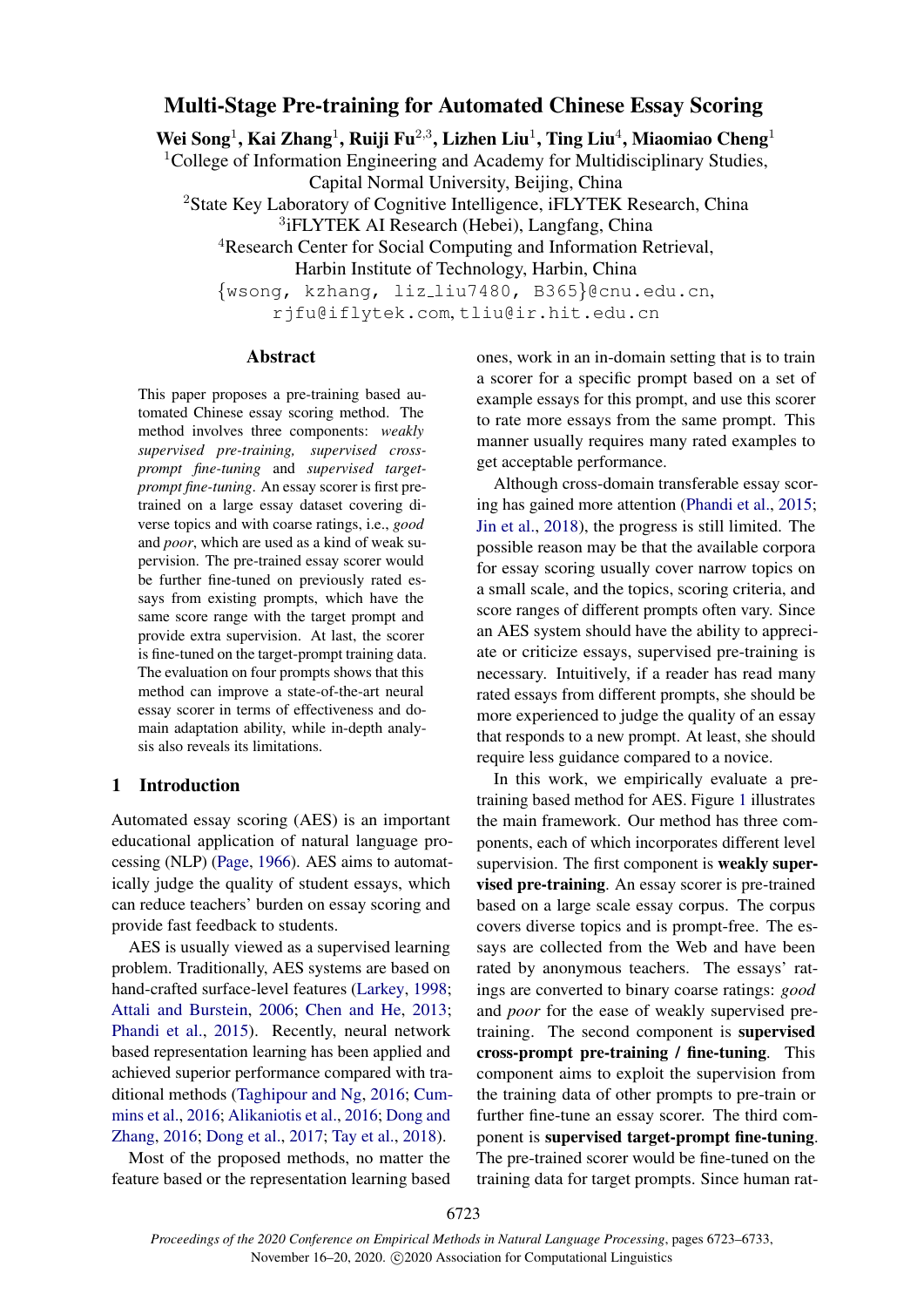<span id="page-1-0"></span>

Figure 1: The proposed pre-training framework for automated essay scoring (AES).

ings are expensive to be collected, we expect the essay scorer depends on the target-prompt training data the less the better.

Although there are public available datasets in English such as the ASAP dataset.<sup>[1](#page-1-1)</sup> These datasets usually cover only a few topics making it difficult to find datasets for pre-training and fine-tuning. As a result, we collect datasets and conduct experiments for automated Chinese essay scoring. We built a dataset with more than 85,000 essays written by junior and senior high school students for weakly supervised pre-training. We also collected nearly 4,000 essays in response to four prompts from senior high schools. These essays were carefully rated by teachers and are used for cross-prompt fine-tuning and evaluation.

Although the framework is straightforward, the evaluation demonstrates the effectiveness of the proposed method.

(1) Higher performance in general: The cooperation of the three components can improve the attentional recurrent convolutional neural network model (ARCNN) [\(Dong et al.,](#page-8-5) [2017\)](#page-8-5), which achieved the state-of-the-art result on the ASAP dataset. In average, the best pre-training enhanced ARCNN can achieve a 4.2% absolute improvement in QWK and 3.1% absolute improvement in Pearson coefficient compared with the ARCNN that is trained on the target-prompt training data only.

(2) Better domain adaptation ability: With both weakly pre-training and cross-prompt finetuning, our method can use 10% target-prompt training data (about 50 essays) to achieve 93.6% relative performance of the full model which is trained with 100% training data. Supervised crossprompt fine-tuning is essential for domain adaptation though it is also expensive due to the requirement of human rated essays. With weakly pre-training only, our method can use half of the training data to achieve the same performance as the base scorer that is trained with 100% training data but without pre-training.

To the best of our knowledge, we are the first to investigate multi-stage pre-training based AES. We conduct careful analysis to gain more insights about how the method works and its limitations. Although our research focuses on Chinese, the results and observations should be useful for AES in other languages as well.

## 2 Related Work

AES is commonly viewed as a supervised learning problem with various feature templates [\(Larkey,](#page-9-1) [1998;](#page-9-1) [Attali and Burstein,](#page-8-0) [2006;](#page-8-0) [Chen and He,](#page-8-1) [2013;](#page-8-1) [Phandi et al.,](#page-9-2) [2015;](#page-9-2) [Cummins et al.,](#page-8-2) [2016;](#page-8-2) [Song et al.,](#page-9-6) [2017\)](#page-9-6). These methods assume that essay quality correlates with surface-level features. The drawbacks of these methods include that the feature design and engineering are difficult and the semantic understanding of essays is limited.

Since 2016, neural network based AES systems become popular [\(Taghipour and Ng,](#page-9-3) [2016;](#page-9-3) [Cum](#page-8-2)[mins et al.,](#page-8-2) [2016;](#page-8-2) [Alikaniotis et al.,](#page-8-3) [2016;](#page-8-3) [Dong and](#page-8-4) [Zhang,](#page-8-4) [2016;](#page-8-4) [Dong et al.,](#page-8-5) [2017;](#page-8-5) [Tay et al.,](#page-9-4) [2018\)](#page-9-4). These models obtained superior performance compared with traditional methods.

However, most of these systems are promptspecific. New training data has to be annotated for training a new model for a new prompt.

Domain Adaptation for AES [Phandi et al.](#page-9-2) [\(2015\)](#page-9-2) proposed domain adaptation as a solution to adapt an AES system from one initial prompt to another prompt based on Bayesian linear ridge regression. [Dong and Zhang](#page-8-4) [\(2016\)](#page-8-4) demonstrated that the hierarchical CNN based model performs better in domain adaptation setting. Pilán et al. [\(2016\)](#page-9-7); [Xia et al.](#page-9-8) [\(2016\)](#page-9-8) also attempted to incorpo-

<span id="page-1-1"></span><sup>1</sup><https://www.kaggle.com/c/asap-aes/>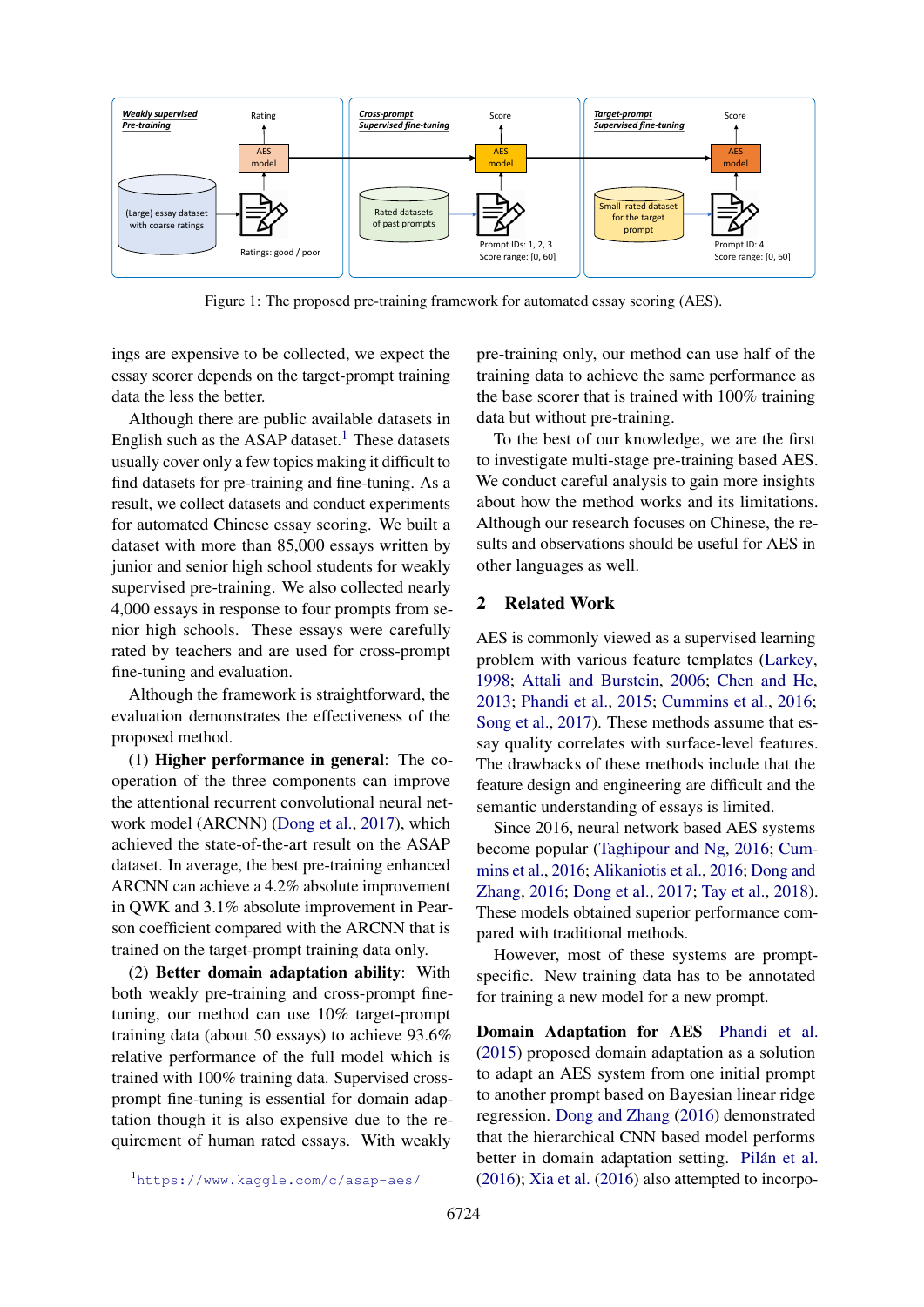rate external knowledge for readability assessment. However, these methods mostly focused on domain adaptation from one domain to another but did not explore external resources.

**Pre-training for AES** Recently, pre-training language models (LM) becomes a trend [\(Devlin et al.,](#page-8-6) [2019;](#page-8-6) [Yang et al.,](#page-9-9) [2019\)](#page-9-9), which leads to the pretraining then fine-tuning mechanism and achieves great success in many NLP tasks.

For AES, [Mim et al.](#page-9-10) [\(2019\)](#page-9-10) proposed an unsupervised pre-training approach for evaluating the organization and argument strength of argumentative essays, where coherence modeling is used for pre-training. [Rodriguez et al.](#page-9-11) [\(2019\)](#page-9-11) attempted to apply BERT [\(Devlin et al.,](#page-8-6) [2019\)](#page-8-6) and XLNet [\(Yang](#page-9-9) [et al.,](#page-9-9) [2019\)](#page-9-9) for AES, but the results on ASAP are similar to the performance of a LSTM based scorer.

[Howard and Ruder](#page-9-12) [\(2018\)](#page-9-12) proposed the universal language model fine-tuning approach for text classification, including components such as general-domain LM pre-training, target domain LM fine-tuning and target task classifier fine-tuning. [Gururangan et al.](#page-8-7) [\(2020\)](#page-8-7) showed that task-adaptive pretraining can provide a large performance boost for ROBERTA across four domains and eight classification tasks. Motivated by previous works, this paper also adopts a multi-stage pre-training strategy by exploiting weak, distant and target oriented supervision for AES.

## 3 The Proposed Method

### 3.1 The ARCNN Model

Our base model is the attentional recurrent convolutional neural network model (ARCNN) [\(Dong](#page-8-5) [et al.,](#page-8-5) [2017\)](#page-8-5), which is one of the state-of-the-art neural AES systems.

Sentence Representation A sequence of words  $x = \{w_1, ..., w_N\}$  is modeled with a CNN encoder. The feature representation for the  $i$ -th word is

$$
\mathbf{z}_i = f(\mathbf{W}_z \cdot [\mathbf{e}(w_i) : \mathbf{e}(w_{i+h_w-1})] + \mathbf{b}_z), \quad (1)
$$

where we use tanh as the activation function  $f$ ,  $e(w_i) \in \mathbb{R}^d$  is the embedding of a word,  $h_w$  is the window size in the convolutional layer,  $\mathbf{W}_z$  and  $\mathbf{b}_z$ are weight matrix and bias vector.

Above the convolutional layer, attention pooling is employed to get the sentence representation s,

$$
\mathbf{s} = \sum \alpha_i \mathbf{z}_i,\tag{2}
$$

where,

$$
\alpha_i = \frac{e^{\mathbf{W}_{\alpha} \cdot \mathbf{m}_i}}{\sum e^{\mathbf{W}_{\alpha} \cdot \mathbf{m}_i}}, \mathbf{m}_i = \texttt{tanh}(\mathbf{W}_{m} \cdot \mathbf{z}_i + \mathbf{b}_m),
$$

 $\mathbf{W}_{\alpha}, \mathbf{W}_{m}, \mathbf{b}_{m}$  are parameter matrixes and bias vector for computing attentions.

Text Representation The sentence representations are modeled with a LSTM to get a sequence of hidden states  $H = \{h_1, ..., h_S\}$ , where S is the number of sentences. The hidden state of the  $j$ -th sentence is

$$
\mathbf{h}_{j} = \text{LSTM}\left(\mathbf{s}_{j}, \mathbf{h}_{j-1}\right),\tag{3}
$$

where  $s_i$  is the representation of the *j*-th sentence, and  $h_{i-1}$  is the hidden state of the previous step. Two LSTM encoders are applied in both directions and the bidirectional hidden representations are concatenated together to represent each sentence. The whole sequence could be represented as a fixed length vector  $\mathbf{o} = \phi({\{\mathbf{h}_1, \dots, \mathbf{h}_S\}})$ , where  $\phi(\cdot)$  is a function to summarize hidden states. The attention mechanism are used as  $\phi(\cdot)$  to get the text representation.

The Prediction Layer Finally, the rating of the essay is predicted according to

$$
y = \text{sigmoid}(\mathbf{w}_y \cdot \mathbf{o} + \mathbf{b}_y), \tag{4}
$$

where  $w_y$  and  $b_y$  are weight vector and bias vector.

## 3.2 Weakly Supervised Pre-training

We attempt to explore corpora with diverse topics and weak/distant quality judgements for pretraining a general essay scorer.

### 3.2.1 Data Collection

We collected essays from a website LeleKetang.<sup>[2](#page-2-0)</sup> The essays were written by Chinese students in grade 7 to12. The corpus covers diverse topics and multiple genres, including *narrative, argumentative* and *prose* essays. The average number of sentences and Chinese characters are 30 and 779.

Each essay was rated by a teacher to indicate its quality before it was uploaded to the website. The ratings range from 1 to 4, indicating *poor*, *normal*, *good* and *excellent*. However, the ratings are imbalanced. Rating 3 and rating 1 are many more than rating 2 and rating 4. The corresponding statistics are shown in Table [1.](#page-3-0)

For pre-training, we combine rating 4 and 3 to represent *good* essays, view rating 1 as *poor* essays, and remove rating 2 to ensure that the good and poor essays could be distinguished.

<span id="page-2-0"></span><sup>2</sup><http://www.leleketang.com/zuowen/>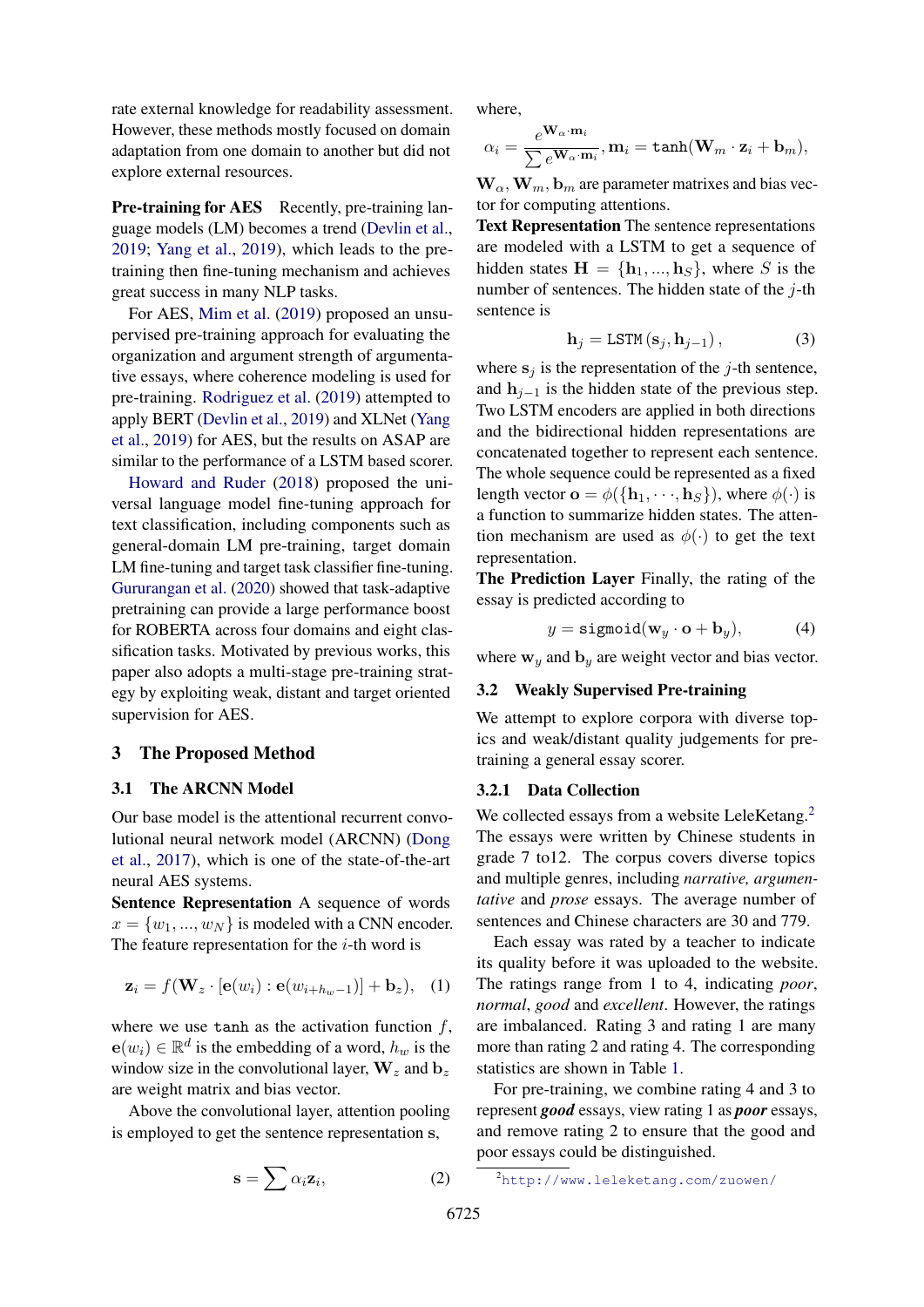<span id="page-3-0"></span>

| Ratings $\downarrow$ |        | Sum.   |        |       |       |       |        |
|----------------------|--------|--------|--------|-------|-------|-------|--------|
| Grades $\rightarrow$ |        | 8      | Q      | 10    |       | 12.   |        |
| 4                    | 132    | 110    | 263    | 137   | 83    | 680   | 1405   |
| 3                    | 5.510  | 5.337  | 5.754  | 4.744 | 1,684 | 4.079 | 27.108 |
| $\overline{2}$       | 1.886  | 1.556  | 1.273  | 1.122 | 733   | 897   | 7.467  |
| 1 (Poor)             | 15.229 | 13,550 | 10,445 | 5.696 | 6.107 | 5.995 | 57,022 |
| $4+3$ (Good)         | 5,642  | 5.447  | 6.017  | 4.881 | 1.767 | 4.759 | 28,513 |

Table 1: The basic statistics of the dataset used for weakly pre-training. We combine rating 3 and rating 4 as *good* essays, and use rating 1 as *poor* essays. Rating 2 is not used in this work.

### 3.2.2 Pre-training the ARCNN Model

Formally, we have an essay dataset  $E = \{(x, y)\}\,$ , where  $y \in \{0, 1\}$  indicates a *poor* or *good* essay.

We train the ARCNN model on the dataset  $E$ to distinguish *good* and *poor* essays. The learning objective is the sum of the negative cross-entropy over all training examples.

Since the collected ratings might be noisy and are converted to coarse binary ratings, we call it *weakly supervised pre-training (WSP)*.

## 3.3 Supervised Fine-tuning

## <span id="page-3-1"></span>3.3.1 Supervised Target-Prompt Fine-tuning

The WSP model is just pre-trained on the coarse ratings so that its predictions are within the range of [0,1], which is different from the score ranges in real examinations. Moreover, the essays should be closely related to the prompts. As result, the model should be fine-tuned on the training data of target prompts.

Following [Dong et al.](#page-8-5) [\(2017\)](#page-8-5), the real scores are scaled to the range  $[0, 1]$  for fine-tuning:

$$
y_{scaled} = \frac{\hat{y} - min}{max - min},
$$
 (5)

where  $\hat{y}$  is the real score, min and max indicate the minimum and maximum scores in the training data. In evaluation phase, the predicted scores are rescaled to integer scores in the original score range.

The token representations are fixed during finetuning, which is the same as the pre-training. The other parameters would be fine-tuned. We call this strategy *WSP-Finetune*.

#### 3.3.2 Supervised Transfer Fine-tuning

If rated essays that are from other prompts are available, such data could be used to further train our weakly pre-trained model WSP before fine-tuning the model on target prompts. We just continue to fine-tune WSP on the available prompt-specific

<span id="page-3-2"></span>

| <b>Parameters</b>                     | Value  |
|---------------------------------------|--------|
| Embedding size                        | 768    |
| CNN window size                       | 5      |
| CNN filters                           | 128    |
| Dimension of LSTM hidden state        | 128    |
| Batch size                            | 32     |
| Dropout (after embedding layer) ratio | 0.5    |
| Optimizer                             | Adam   |
| Learning rate                         | 0.0001 |

Table 2: Hyper-parameter values.

rated datasets. Since the rating knowledge learned from cross-prompt data would be transferred for scoring target-prompt essays, we call this strategy *supervised transfer fine-tuning (Trans)*.

To be consistent with the score range of the target prompt, we only choose the essay datasets that have the same score range with the target prompt for supervised transfer fine-tuning. The main procedure is the same as described in Section [3.3.1.](#page-3-1) We put Trans before target-prompt fine-tuning so that the complete model is noted as *WSP-Trans-Finetune*. Of course, Trans could be also used for pre-training if the weakly supervised pre-training data is not available, noted as *Trans-Finetune*.

#### 4 Evaluation

#### 4.1 Model Parameter Settings

We use the tokenizer of BERT [\(Devlin et al.,](#page-8-6) [2019\)](#page-8-6) to get tokens and token embeddings. The vocabulary size is 21,128. The dimension of token embeddings is 768. The token embeddings are fixed during both pre-training and fine-tuning phases. We segment an essay into sentences by punctuation. The length limit of each sentence is set to 50. If the length of a sentence is longer than 50, it would be truncated and the remaining part is viewed as another sentence. The detail settings of hyper-parameters are listed in Table [2.](#page-3-2)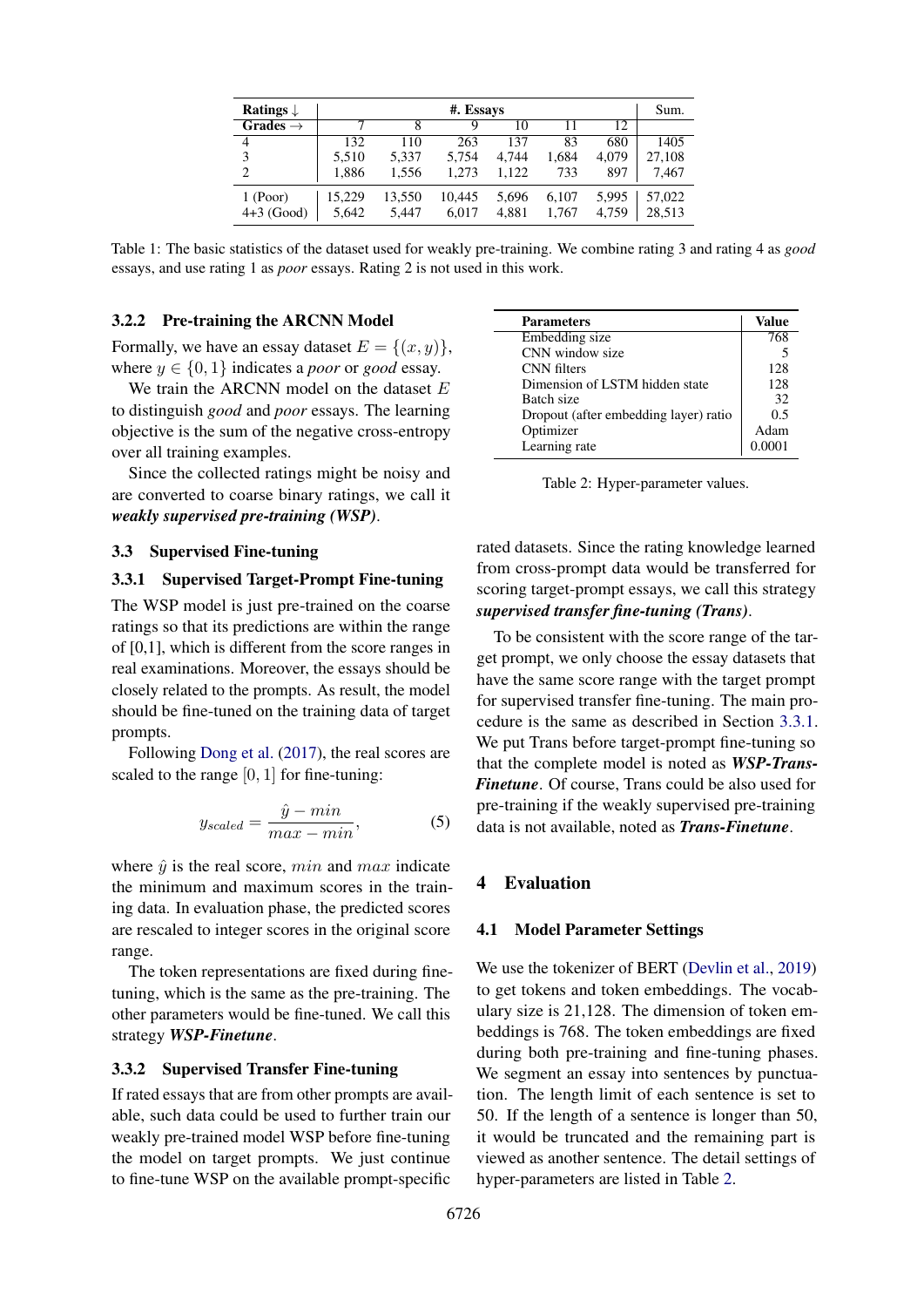<span id="page-4-0"></span>

| <b>Pre-training dataset</b> $\parallel$ <b>P</b> |                                                                                           | R | F1 | Acc. |
|--------------------------------------------------|-------------------------------------------------------------------------------------------|---|----|------|
| Dev                                              | $\begin{array}{ rrrr} 0.72 & 0.71 & 0.71 & 0.75 \\ 0.71 & 0.70 & 0.70 & 0.74 \end{array}$ |   |    |      |
| Test                                             |                                                                                           |   |    |      |

Table 3: Results of the pre-training task on the development and test data.

## 4.2 Evaluation on Pre-training Task

## 4.2.1 Settings

Data We conducted experiments on the LeleKetang dataset. 80%, 10% and 10% of the dataset are used as the training, development and test data.

Evaluation metrics Since the coarse ratings are binary, we view pre-training as a classification problem. Macro precision(P), recall(R), F1-score (F1) and accuracy (Acc.) are used as evaluation metrics.

### 4.2.2 Results

Table [3](#page-4-0) shows the experimental results on the development and test data of the pre-training dataset. The performance is moderate. The macro F1 score is about 0.74. This indicates that these essays are distinguishable on a certain degree.

Notice that the dataset covers diverse topics and different genres so that this task is not easy because different types of essays should be judged with different evaluation criteria. We also tried to incorporate genre and grade information in a multi-task learning setting for pre-training, but the results on the pre-training dataset and target prompts are not obviously better than using coarse ratings only. The acceptable results indicate that essays in different topics and genres should still share features that can indicate the quality of essays.

#### 4.3 Evaluation on Target Prompts

## 4.3.1 Settings

Dataset We used four prompts which were previously used for writing test in college entrance examinations by two provinces in China, during 2012-2014. Each prompt is a short text describing an event, a quote, a fable or other background information (see Appendix [A\)](#page-9-13). We let students from several senior high schools write an essay according to their understandings of each prompt. The collected essays were scored by high school teachers. Each essay was scored by two teachers. The scores range from 0 to 60. If the difference between their scores is not bigger than 6 (10% of the score range), the average score would be the final score.

<span id="page-4-1"></span>

|       | # Essays | Avg. #sent. | Avg. #chars | Range    |
|-------|----------|-------------|-------------|----------|
| Set 1 | 964      | 24          | 819         | $0 - 60$ |
| Set 2 | 990      | 25          | 785         | $0 - 60$ |
| Set 3 | 866      | 25          | 781         | $0 - 60$ |
| Set 4 | 1.065    | 23          | 791         | $0 - 60$ |

Table 4: Basic statistics of the target-prompt datasets.

Otherwise, a third teacher would participate in evaluation, and the average of two closest scores among the three would be the final score. This procedure is the same as the evaluation procedure in college entrance examinations. The collected essays are grouped according to prompts. The statistics of the datasets are shown in Table [4.](#page-4-1)

Evaluation Metrics We use the quadratic weighted Kappa (QWK) and Pearson coefficient score as evaluation metrics. QWK is widely adopted for evaluating AES, while Pearson coefficient could reflect ranking consistency.

We conducted 5-fold cross-validation. In each run, we used 60%, 20% and 20% of a dataset for each prompt as training data, development data and test data, respectively. The average performance would be reported.

Comparisons We compare the following systems. The first set of systems are previously proposed neural AES systems, including

- [Taghipour and Ng](#page-9-3) [\(2016\)](#page-9-3): This method uses CNN for word sequence modeling and LSTM for text level modeling. The text representation is obtained through mean of time pooling.
- [Dong and Zhang](#page-8-4) [\(2016\)](#page-8-4): This method uses a hierarchical CNN structure for modeling sentence and text representations.

The second set of systems are the variations of the proposed pre-training based AES series. All variations use ARCNN as the base model.

- ARCNN: The ARCNN model is trained only based on the target-prompt training data for each prompt.
- WSP: The ARCNN model is weakly pretrained on the LeleKetang dataset and then directly used to predict target-prompt test data without fine-tuning.
- WSP-Finetune: The weakly supervised pretrained model is further fine-tuned based on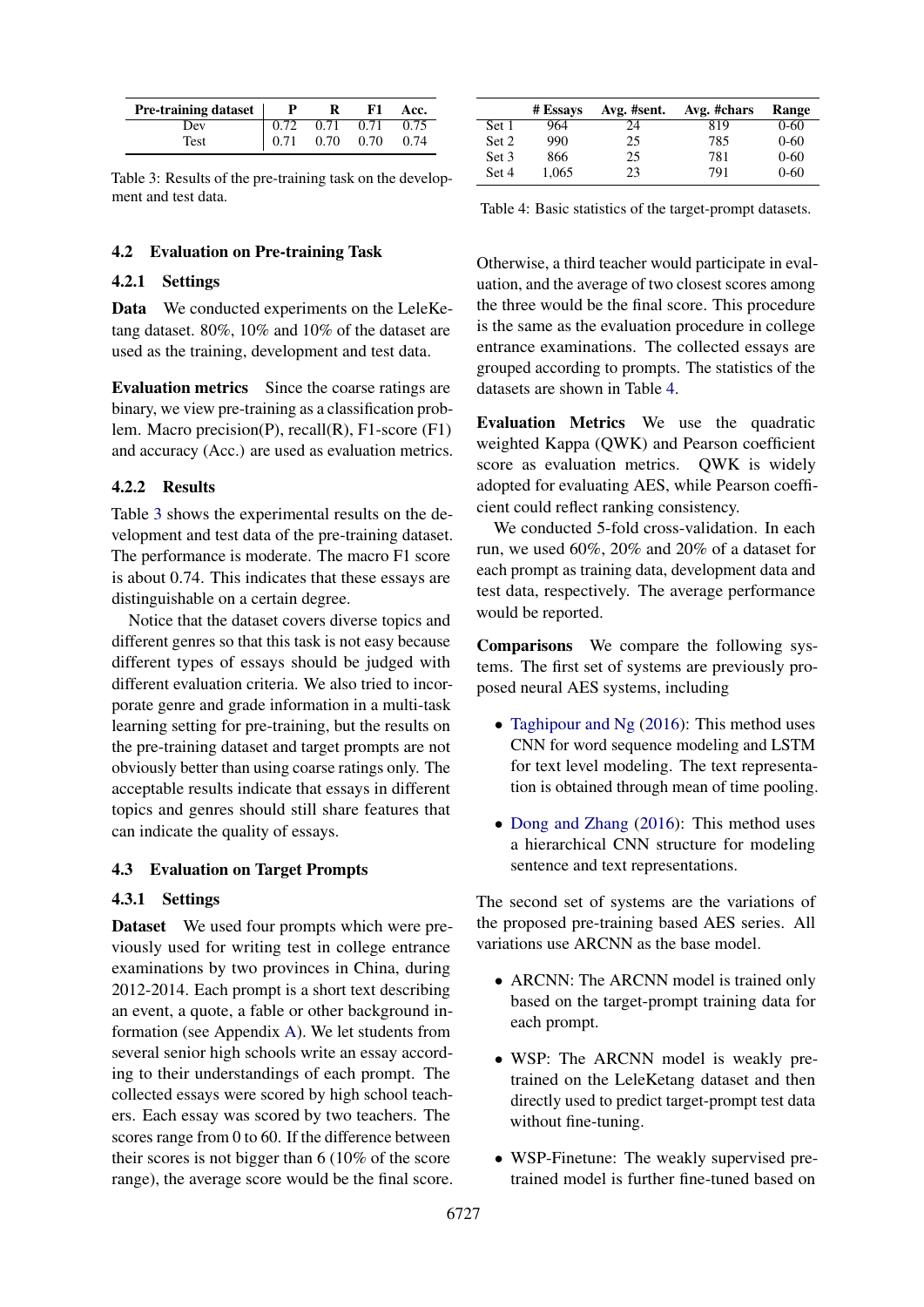<span id="page-5-0"></span>

| Model                    | Set1  |        | Set2  |        | Set <sub>3</sub> |        | Set4       |        | <b>Average</b> |        |
|--------------------------|-------|--------|-------|--------|------------------|--------|------------|--------|----------------|--------|
|                          | OWK   | Pears. | OWK   | Pears. | <b>OWK</b>       | Pears. | <b>OWK</b> | Pears. | OWK            | Pears. |
| Dong and Zhang (2016)    | 0.710 | 0.754  | 0.517 | 0.574  | 0.286            | 0.364  | 0.450      | 0.513  | 0.491          | 0.551  |
| Taghipour and $Ng(2016)$ | 0.779 | 0.789  | 0.569 | 0.626  | 0.392            | 0.459  | 0.559      | 0.586  | 0.574          | 0.615  |
| <b>ARCNN</b>             | 0.842 | 0.856  | 0.574 | 0.625  | 0.355            | 0.441  | 0.563      | 0.602  | 0.584          | 0.631  |
| <b>Trans</b>             | 0.775 | 0.853  | 0.541 | 0.598  | 0.319            | 0.375  | 0.453      | 0.487  | 0.522          | 0.578  |
| Trans-Finetune           | 0.862 | 0.875  | 0.581 | 0.645  | 0.451            | 0.514  | 0.561      | 0.608  | 0.614          | 0.661  |
| <b>WSP</b>               | 0.179 | 0.596  | 0.060 | 0.350  | 0.086            | 0.403  | 0.053      | 0.219  | 0.095          | 0.392  |
| WSP-Finetune             | 0.862 | 0.872  | 0.580 | 0.623  | 0.465            | 0.500  | 0.564      | 0.607  | 0.618          | 0.651  |
| WSP-Trans-Finetune       | 0.863 | 0.877  | 0.586 | 0.629  | 0.495            | 0.534  | 0.567      | 0.606  | 0.628          | 0.662  |

Table 5: QWK and Pearson coefficient scores on target-prompt test sets. All models are trained or fine-tuned using the full target-prompt training data.

the target-prompt training data and development data.

- Trans: Other prompt-specific training data is used to pre-trained a model. In experiments, for each target-prompt test data, we use the training data and development data of the other three prompts for scorer training and model selection.
- Trans-Finetune: This setting further fine-tunes the Trans model based on the target-prompt training data and development data.
- WSP-Trans-Finetune: The weakly supervised pre-trained model is fine-tuned on the crossprompt data before being fine-tuned on the target-prompt data.

## 4.3.2 Overall Results

Table [5](#page-5-0) shows the performance of the previous neural AES models and the variants of our proposed pre-training based models.

ARCNN obtains competitive performance compared with the other neural scorers. The results verify that ARCNN is an effective neural essay scorer and this is also the reason that we use it as the base model for pre-training.

Our final model WSP-Trans-Finetune achieves the best performance in average and outperforms ARCNN, which is trained and test on the datasets from the same prompts. The improved QWK score and Pearson coefficient score in average are 4.4% and 3.1%. The final model also outperforms Trans-Finetune and WSP-Finetune in most cases. This results verify that the multi-stage pre-training strategy is feasible and effective for AES in general.

One issue is that the performance gain across datasets is inconsistent. The improvement on Set3 is large, while the improvement on Set4 is relatively small.

In addition, we can see that fine-tuning on the target-prompt training data is still essential. The performance of Trans decreases a lot without finetuning, while the WSP model is infeasible to be directly applied for scoring due to the different score ranges between pre-training and targetprompt data.

## 4.3.3 Analysis and Discussions

We provide more detail analysis and discussions from several aspects.

The effect of weakly supervised pre-training As shown in the last three rows in Table [5,](#page-5-0) when WSP is directly applied to score essays from target prompts, the QWK scores are very low. This is reasonable since the distribution of the coarse ratings in the pre-training dataset is far from the distribution of scores in target-prompt dataset. As a result, the differences between predicted scores and real scores are large, which lead to low QWK scores. However, the Pearson coefficient scores are not so low as QWK scores. This indicates that the weakly supervised pre-training can help capture some common indicators of the quality of essays without considering prompt specific information. After WSP is fine-tuned on the target prompts, WSP-Finetune obtains improvements on all four datasets.

The effect of supervised transfer pre-training Trans-Finetune pre-trains a model on narrow topics (3 prompts) but performs surprisingly well. Trans-Finetune may provide a kind of regularization to improve the generalization of the essay scorer. This explanation to the effectiveness of pre-training is well accepted [\(Erhan et al.,](#page-8-8) [2010\)](#page-8-8). Moreover, more training data from the same score range also helps shape the real distribution of scores and avoids overfitting to the distribution in the target-prompt training data.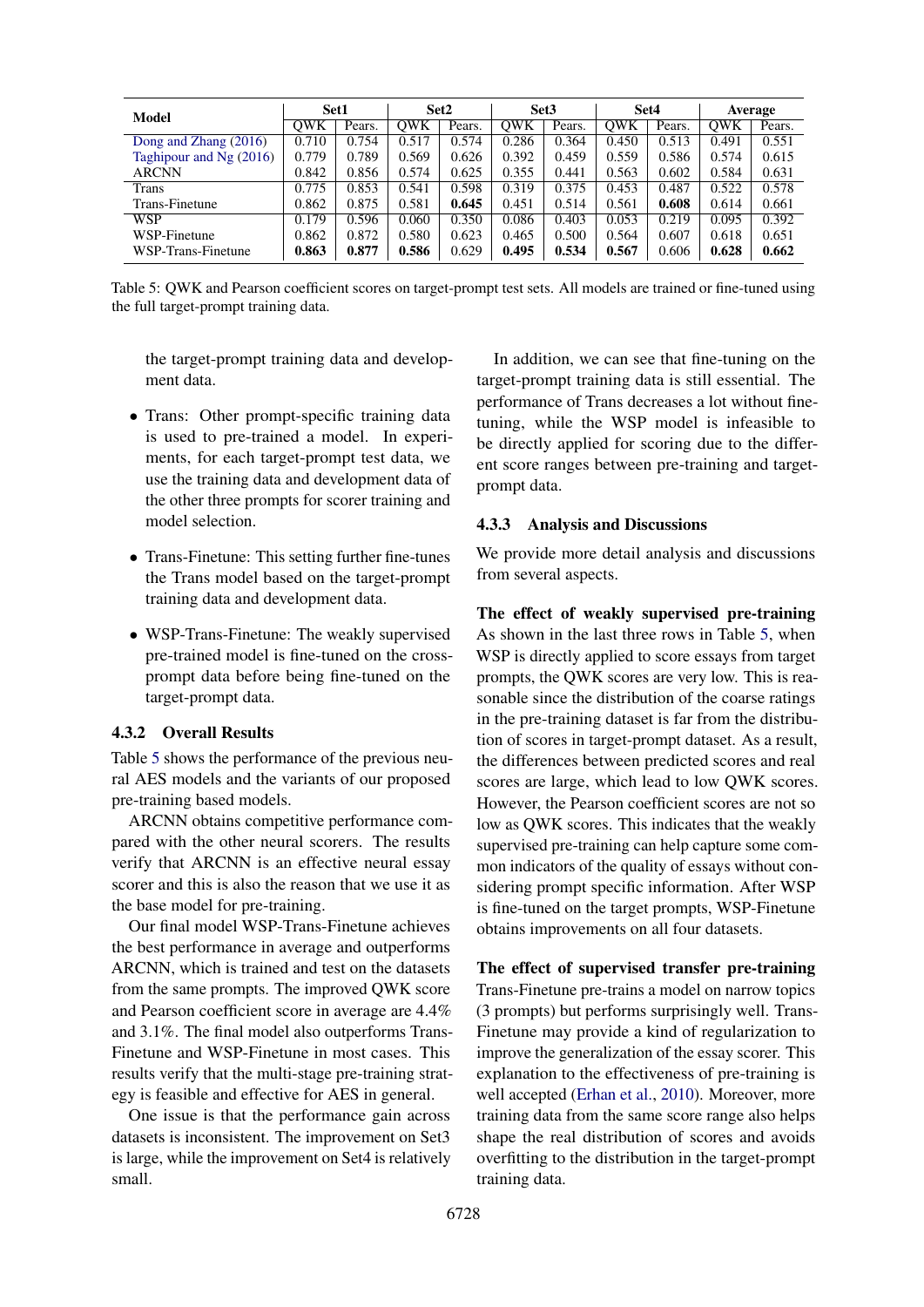<span id="page-6-0"></span>

Figure 2: Average performance of training/fine-tuning with different ratio of target-prompt training data.

The combination of Trans and WSP WSP-Trans-Finetune achieves the best performance but its advantage compared with Trans-Finetune and WSP-Finetune is not very obvious, indicating that Trans and WSP benefit each other but also play similar roles.

On one hand, both Trans and WSP can play a role as regularization. Because the topics are still narrow for cross-prompt pre-training so that new bias might be brought in, while WSP can help alleviate such an effect. On the other hand, WSP is trained based on coarse binary ratings. Trans can help WSP adapt the prediction distribution towards the score range of the target prompts.

Can pre-training reduce the requirement of target-prompt training data? This is a key question for this research. To answer it, we use different ratio of target-prompt training data to train ARCNN and fine-tune the pre-trained models. We sampled these subsets according to the score distribution of the whole dataset for each prompt.

Figure [2](#page-6-0) shows the average QWK and Pearson

<span id="page-6-1"></span>

Figure 3: The QWK scores with different ratio of target-prompt training data over four prompt datasets.

coefficient scores over four prompts with different ratio of training data. We can see that when the size of training data decreases, the performance of ARCNN drops sharply. In contrast, all three pre-trained models, WSP-Finetune, Trans-Finetune and WSP-Trans-Finetune, achieve very consistent performance even when the ratio of used training data is small. For example, in average, WSP-Finetune can use 50% target-prompt training data to obtain similar performance compared with AR-CNN trained with all training data, and use 10% target-prompt training data to obtain 93.6% performance of ARCNN. Trans-Finetune and WSP-Trans-Finetune perform even better than WSP-Finetune. The cross-prompt supervised transfer fine-tuning (Trans) is useful for domain adaptation.

Figure [3](#page-6-1) shows the QWK scores with different ratio of target-prompt training data across four prompts in detail. We can see that the trends on four datasets are generally consistent with the average performance. The pre-training based models outperform ARCNN with a large margin when the ratio of target-prompt training data is small. WSP-Trans-Finetune performs best on 3 datasets, while WSP-Finetune performs best on 1 dataset. Trans-Finetune obtains close performance compared with WSP-Trans-Finetune.

On one hand, these observations are encouraging. It means that if we have high quality rated crossprompt essays, the supervised transfer pre-training can help a lot for domain adaptation. But such datasets are still expensive and large scale such datasets might be not always available. Even so,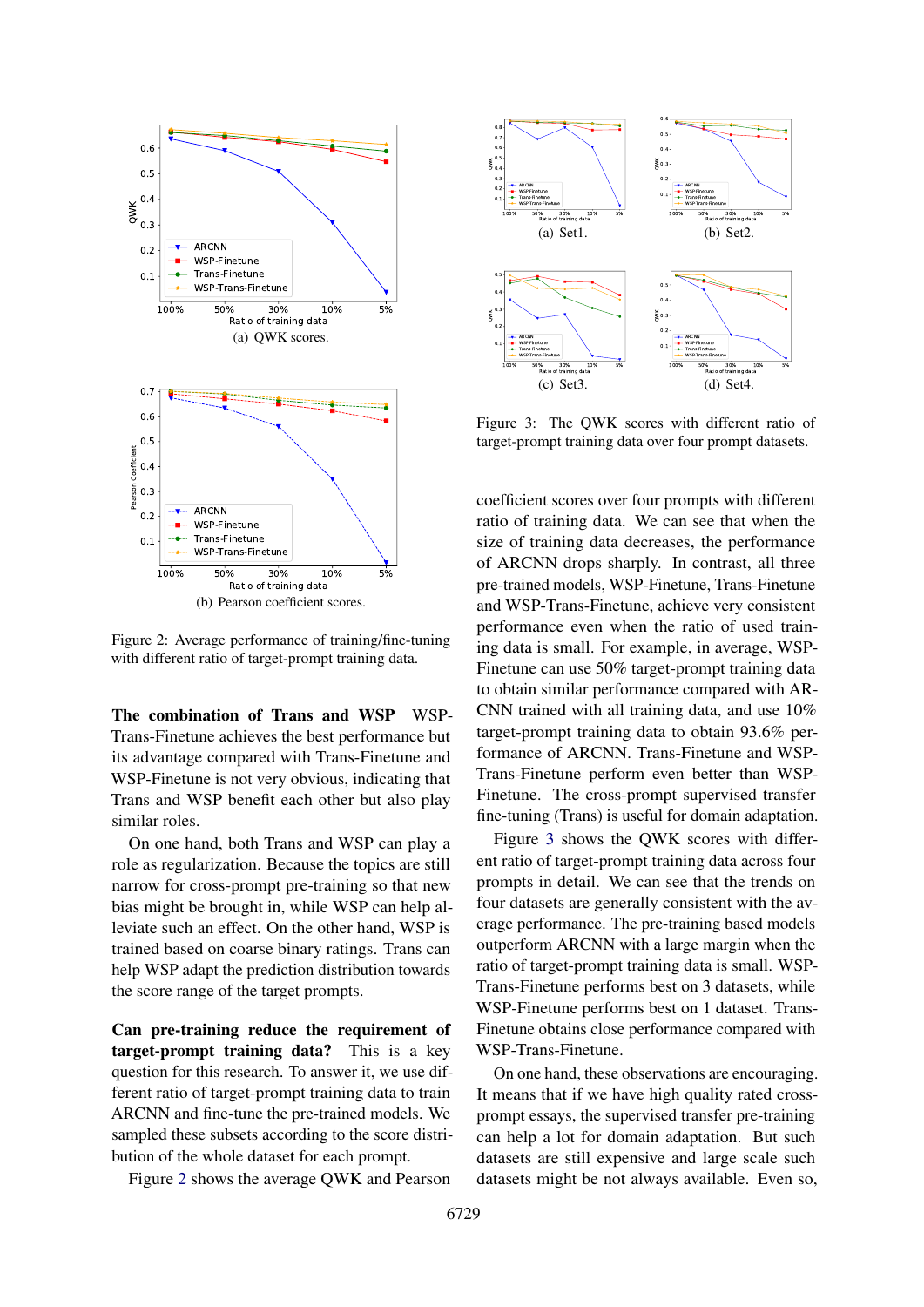<span id="page-7-0"></span>

<span id="page-7-1"></span>(b) The effect of WSP-Trans-Finetune compared with ARCNN.

Figure 4: The effect of WSP-Trans-Finetue on essays from different ranges compared with ARCNN.

the weak supervision through coarse ratings can also make an impact on domain adaptation.

On the other hand, the effects of different pretraining strategies are different at different datasets. This indicates that the effects of pre-training may be also related to the properties of target prompts. Moreover, we observe that in some cases (e.g, Set1 and Set3) using fewer training data (e.g., 30%) performs better than using more training data (e.g., 50%). This may relate to the representativeness of selected subsets of essays for training.

How does pre-training affect essays from different score ranges compared with ARCNN? We divide all the essays from four datasets into four ranges according to their real scores. The distribution of scores is shown in Figure  $4(a)$ . We can see that the essay scores are concentrated in range [40-50].

We analyze the WSP-Trans-Finetune model. We define *improvement* here as reducing the differences between the predicted and real scores com-

<span id="page-7-2"></span>

|                          | Set1  | Set2  | Set <sub>3</sub> | Set4  |
|--------------------------|-------|-------|------------------|-------|
| mean                     | 0.422 | 0.489 | 0.435            | 0.445 |
| median                   | 0.420 | 0.492 | 0.434            | 0.445 |
| quartile deviation       | 0.104 | 0.107 | 0.123            | 0.115 |
| coefficient of variation | 0.180 | 0.156 | 0.201            | 0.183 |

Table 6: Some statistics of Jensen-Shannon divergence between topic vectors of essays on four datasets. Each essay is represented with a topic distribution vector inferred by a LDA model.

pared with ARCNN. Figure [4\(b\)](#page-7-1) shows the results. We can see that the pre-training improves the scoring ability for essays from range [40-50]. So the general performance of WSP-Trans-Finetune is good. The essays from this range are at intermediate level, written in the common way. The pretraining models may help find subtle distinctions in style to distinguish them better.

However, pre-training hurts the performance in other ranges, although the number of essays in these ranges is small. The reasons might be as follows. High score prediction is a challenge for AES, because the training examples are less than other ranges and some high score essays were written in unique ways. Essays in the range [0-40] often involve off-topic essays. The pre-training models could not help much in these cases, because they can not help capture topic information very well.

Why the performance gain is inconsistent across prompts? We observe that the effects of pre-training vary across prompts, e.g., the performance gain in Set3 and Set4 is quite different.

Qualitatively, we speculate the inconsistence is related to the distinct properties of the prompts. For example, the prompt 3 has a semi-topic setting: writing an essay to discuss " *to know*", where the underline part should be filled in by students. So the students discussed this from a variety of angles. In this case, the importance of target-prompt examples might be weakened and pre-training plays an important role. The prompt 4 asked students to imagine a situation if we would have an intelligent chip which knows all kinds of knowledge. In this case, a good sense of imagination and creativity may become a scoring dimension to human raters. But this dimension is difficult to be captured by AES models.

We try to find quantitative evidence to support our speculations. We analyze the topical diversity of essays within each prompt. We train a LDA model with 200 topics on the pre-training dataset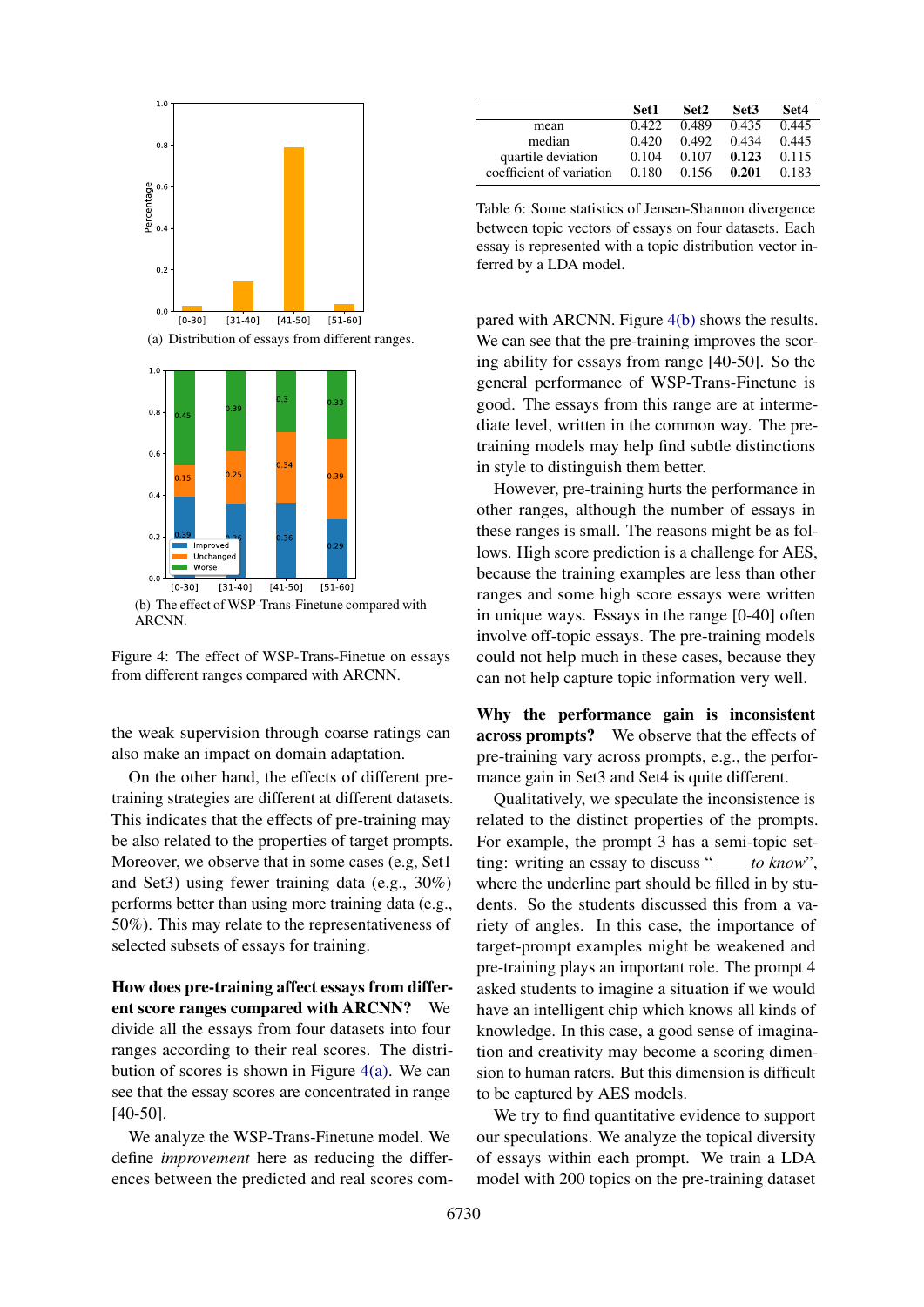and infer the topic distribution of each essay in four prompt datasets. We then compute the Jensen-Shannon divergence between every pair of essays. Table [6](#page-7-2) shows some statistics of these values. Unfortunately, we do not find obvious regularity except that the essays from prompt 3 cover more diverse topics compared with other prompts according to the quartile deviation and the coefficient of variation. We leave the investigation of the correlation between datasets' properties and scoring performance as future work.

## 5 Conclusion

In this paper, we presented a pre-training based approach to automated Chinese essay scoring. Our method investigates multi-stage pre-training and incorporates multi-level supervision, including the weak supervision from large scale coarse ratings, the supervision from rated essays from other prompts and the target-prompt training data.

The experimental results show that the pretraining based approach is effective for AES in terms of both effectiveness and domain adaptation ability. We carefully analyze the effects of each component and find that: multi-stage pre-training improves the base model in general; the domain adaptation ability can be consistently improved; target-prompt fine-tuning is still indispensable but the required amount of training data can be largely reduced; weakly supervised pre-training and supervised transfer fine-tuning are both helpful.

We also observe some phenomena but do not have good explanations. For example, the performance gain across prompts is inconsistent. When the pre-trained scorer can work best should be further studied. We suggest that the prompts' properties should be investigated more for applying AES.

The proposed method has a limitation that it pays more attention to the score range that most essays are from, and may hurt the performance in other ranges. Another limitation of the method is the dependence on pre-training dataset. The pre-training dataset used in this paper is still small compared with the data used for pre-training language models. Larger pre-training dataset with supervised labels or self-supervised learning strategies could be explored. Moreover, we are interested in understanding what features or traits of essays are captured by the deep models for scoring. We plan to investigate these in future.

## Acknowledgments

This work is supported by the National Natural Science Foundation of China (Nos. 61876113, 61876112), Beijing Natural Science Foundation (No. 4192017) and Capital Building for Sci-Tech Innovation-Fundamental Scientific Research Funds. Lizhen Liu is the corresponding author.

## **References**

- <span id="page-8-3"></span>Dimitrios Alikaniotis, Helen Yannakoudakis, and Marek Rei. 2016. Automatic text scoring using neural networks. In *Proceedings of ACL 2016*, pages 715–725.
- <span id="page-8-0"></span>Yigal Attali and Jill Burstein. 2006. Automated essay scoring with e-rater v. 2. *The Journal of Technology, Learning and Assessment*, 4(3).
- <span id="page-8-1"></span>Hongbo Chen and Ben He. 2013. Automated essay scoring by maximizing human-machine agreement. In *Proceedings of EMNLP 2013*, pages 1741–1752.
- <span id="page-8-2"></span>Ronan Cummins, Meng Zhang, and Ted Briscoe. 2016. Constrained multi-task learning for automated essay scoring. In *Proceedings of ACL 2016*, pages 789– 799.
- <span id="page-8-6"></span>Jacob Devlin, Ming-Wei Chang, Kenton Lee, and Kristina Toutanova. 2019. Bert: Pre-training of deep bidirectional transformers for language understanding. In *Proceedings of the 2019 Conference of the North American Chapter of the Association for Computational Linguistics: Human Language Technologies, Volume 1 (Long and Short Papers)*, pages 4171–4186.
- <span id="page-8-4"></span>Fei Dong and Yue Zhang. 2016. Automatic features for essay scoring – an empirical study. In *Proceedings of EMNLP 2016*, pages 1072–1077.
- <span id="page-8-5"></span>Fei Dong, Yue Zhang, and Jie Yang. 2017. Attentionbased recurrent convolutional neural network for automatic essay scoring. In *Proceedings of the 21st Conference on Computational Natural Language Learning (CoNLL 2017)*, pages 153–162.
- <span id="page-8-8"></span>Dumitru Erhan, Aaron C. Courville, Yoshua Bengio, and Pascal Vincent. 2010. Why does unsupervised pre-training help deep learning? *J. Mach. Learn. Res.*, 11:625–660.
- <span id="page-8-7"></span>Suchin Gururangan, Ana Marasović, Swabha Swayamdipta, Kyle Lo, Iz Beltagy, Doug Downey, and Noah A. Smith. 2020. [Don't stop pretraining:](https://doi.org/10.18653/v1/2020.acl-main.740) [Adapt language models to domains and tasks.](https://doi.org/10.18653/v1/2020.acl-main.740) In *Proceedings of the 58th Annual Meeting of the Association for Computational Linguistics*, pages 8342–8360, Online. Association for Computational Linguistics.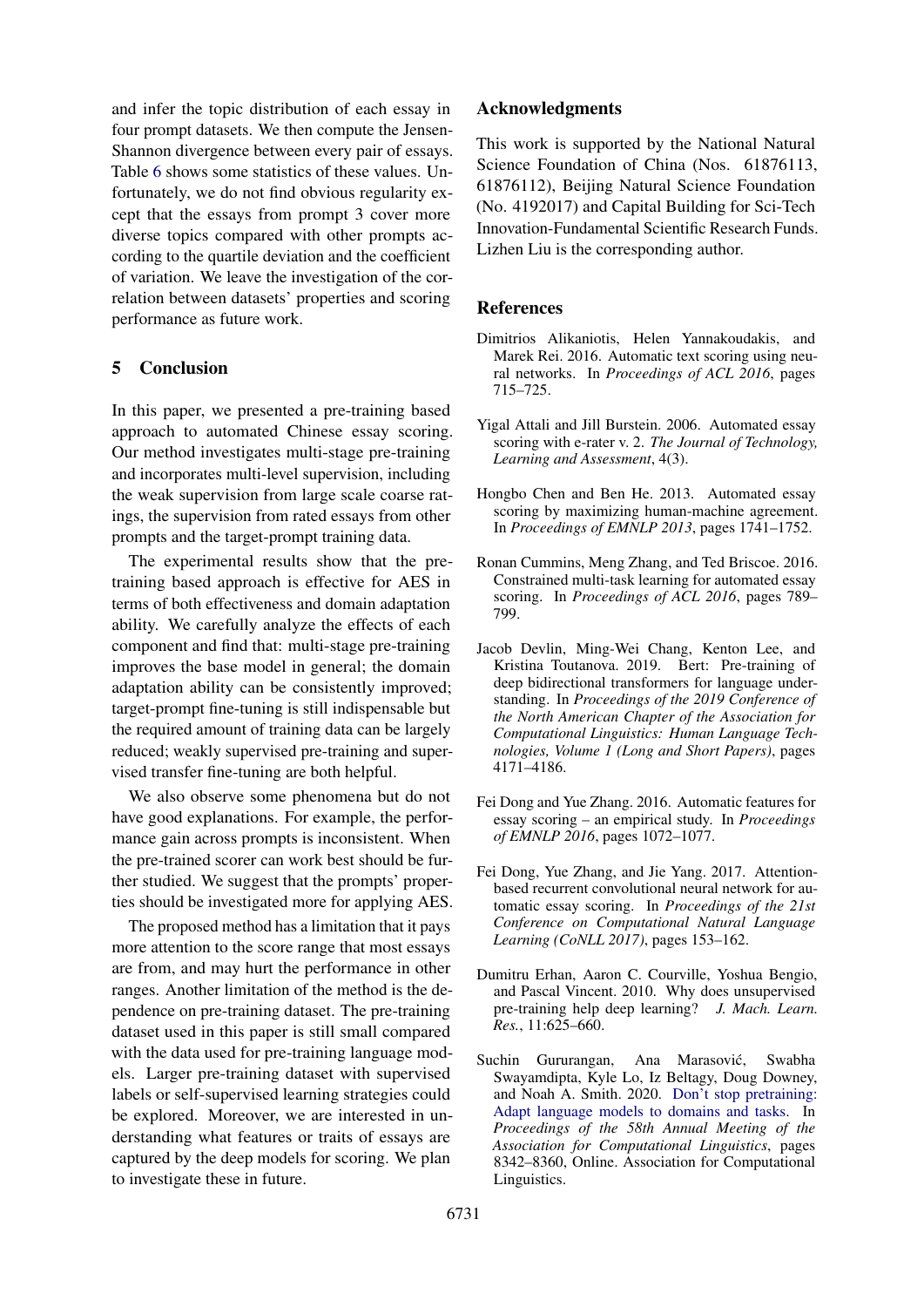- <span id="page-9-12"></span>Jeremy Howard and Sebastian Ruder. 2018. [Universal](https://doi.org/10.18653/v1/P18-1031) [language model fine-tuning for text classification.](https://doi.org/10.18653/v1/P18-1031) In *Proceedings of the 56th Annual Meeting of the Association for Computational Linguistics (Volume 1: Long Papers)*, pages 328–339, Melbourne, Australia. Association for Computational Linguistics.
- <span id="page-9-5"></span>Cancan Jin, Ben He, Kai Hui, and Le Sun. 2018. [TDNN: A two-stage deep neural network for](https://doi.org/10.18653/v1/P18-1100) [prompt-independent automated essay scoring.](https://doi.org/10.18653/v1/P18-1100) In *Proceedings of the 56th Annual Meeting of the Association for Computational Linguistics (Volume 1: Long Papers)*, pages 1088–1097, Melbourne, Australia. Association for Computational Linguistics.
- <span id="page-9-1"></span>Leah S Larkey. 1998. Automatic essay grading using text categorization techniques. In *Proceedings of SI-GIR 1998*, pages 90–95.
- <span id="page-9-10"></span>Farjana Sultana Mim, Naoya Inoue, Paul Reisert, Hiroki Ouchi, and Kentaro Inui. 2019. [Unsupervised](https://doi.org/10.18653/v1/P19-2053) [learning of discourse-aware text representation for](https://doi.org/10.18653/v1/P19-2053) [essay scoring.](https://doi.org/10.18653/v1/P19-2053) In *Proceedings of the 57th Annual Meeting of the Association for Computational Linguistics: Student Research Workshop*, pages 378– 385, Florence, Italy. Association for Computational Linguistics.
- <span id="page-9-0"></span>Ellis B Page. 1966. The imminence of... grading essays by computer. *The Phi Delta Kappan*, 47(5):238– 243.
- <span id="page-9-2"></span>Peter Phandi, Kian Ming A. Chai, and Hwee Tou Ng. 2015. Flexible domain adaptation for automated essay scoring using correlated linear regression. In *Proceedings of EMNLP 2015*, pages 431–439.
- <span id="page-9-7"></span>Ildikó Pilán, Elena Volodina, and Torsten Zesch. 2016. [Predicting proficiency levels in learner writings by](https://www.aclweb.org/anthology/C16-1198) [transferring a linguistic complexity model from](https://www.aclweb.org/anthology/C16-1198) [expert-written coursebooks.](https://www.aclweb.org/anthology/C16-1198) In *Proceedings of COL-ING 2016, the 26th International Conference on Computational Linguistics: Technical Papers*, pages 2101–2111, Osaka, Japan. The COLING 2016 Organizing Committee.
- <span id="page-9-11"></span>Pedro Uria Rodriguez, Amir Jafari, and Christopher M Ormerod. 2019. Language models and automated essay scoring. *arXiv: Computation and Language*.
- <span id="page-9-6"></span>Wei Song, Dong Wang, Ruiji Fu, Lizhen Liu, Ting Liu, and Guoping Hu. 2017. Discourse mode identification in essays. In *Proceedings of the 55th Annual Meeting of the Association for Computational Linguistics (Volume 1: Long Papers)*, pages 112–122.
- <span id="page-9-3"></span>Kaveh Taghipour and Hwee Tou Ng. 2016. [A neural](https://doi.org/10.18653/v1/D16-1193) [approach to automated essay scoring.](https://doi.org/10.18653/v1/D16-1193) In *Proceedings of the 2016 Conference on Empirical Methods in Natural Language Processing*, pages 1882–1891, Austin, Texas. Association for Computational Linguistics.
- <span id="page-9-4"></span>Yi Tay, Minh C Phan, Luu Anh Tuan, and Siu Cheung Hui. 2018. Skipflow: Incorporating neural coherence features for end-to-end automatic text scoring.

In *Thirty-Second AAAI Conference on Artificial Intelligence*.

- <span id="page-9-8"></span>Menglin Xia, Ekaterina Kochmar, and Ted Briscoe. 2016. [Text readability assessment for second lan](https://doi.org/10.18653/v1/W16-0502)[guage learners.](https://doi.org/10.18653/v1/W16-0502) In *Proceedings of the 11th Workshop on Innovative Use of NLP for Building Educational Applications*, pages 12–22, San Diego, CA. Association for Computational Linguistics.
- <span id="page-9-9"></span>Zhilin Yang, Zihang Dai, Yiming Yang, Jaime G. Carbonell, Ruslan Salakhutdinov, and Quoc V. Le. 2019. Xlnet: Generalized autoregressive pretraining for language understanding. In *NeurIPS*.

## <span id="page-9-13"></span>A Appendix

The general contents of four prompts are listed below. The students were asked to write an essay no less than 800 Chinese characters according to the prompt. There are no restrictions on title and genre.

Prompt 1: 尚先生把手机落在出租车上。<sup>他</sup> <sup>随</sup>后拨打那部手机,对方接听后立即挂断。 <sup>他</sup>又发短信表示,愿意出2000元"买"回手 <sup>机</sup>。一小时后,尚先生收到回复,对方要归<sup>还</sup> 手机。 <sup>捡</sup>到手机的人是一位年轻人。尚先<sup>生</sup> <sup>要</sup>酬谢他,但对方交还手机后就转身离去了。 当天晚上,记者联系到那位年轻人,年轻<sup>人</sup> <sup>说</sup>:"我本来无意归还,但看到手机里的照片 <sup>和</sup>信息,发现机主刚刚给芦山地震灾区汇去<sup>一</sup> <sup>大</sup>笔捐款,很受感动。我不能见利忘义,不<sup>能</sup> <sup>用</sup>贪心对待爱心。我也要像尚先生那样多一些 真诚和友善。"

Translation of prompt 1: Mr. Shang lost his phone on the taxi. He then dialed the phone, but the other party hung up after connecting. Mr. Shang sent a message, expressing his willingness to spend 2,000 yuan to "buy" the phone back. An hour later, the other party replied and was willing to return the phone. It was a young man who picked up the phone. Mr. Shang wanted to appreciate him with money, but the young man refused. The young man said that he had no intention of returning the phone at first, but when he saw the photos and messages in the phone, he noticed that Mr. Shang just made a substantial donation to the earthquakestricken area. He was moved and decided to return it for love and forgot the covetous thoughts.

Prompt 2: 两条小鱼一起游泳, 遇到一条 老鱼从另一方向游来,老鱼向他们点点头, <sup>说</sup>:"早上好,孩子们,水怎么样?"两条小<sup>鱼</sup> <sup>一</sup>怔,接着往前游。游了一会儿,其中一条小 <sup>鱼</sup>看了另一条小鱼一眼,忍不住说: "水到<sup>底</sup> <sup>是</sup>什么东西? "看来,有些最常见而又不可或